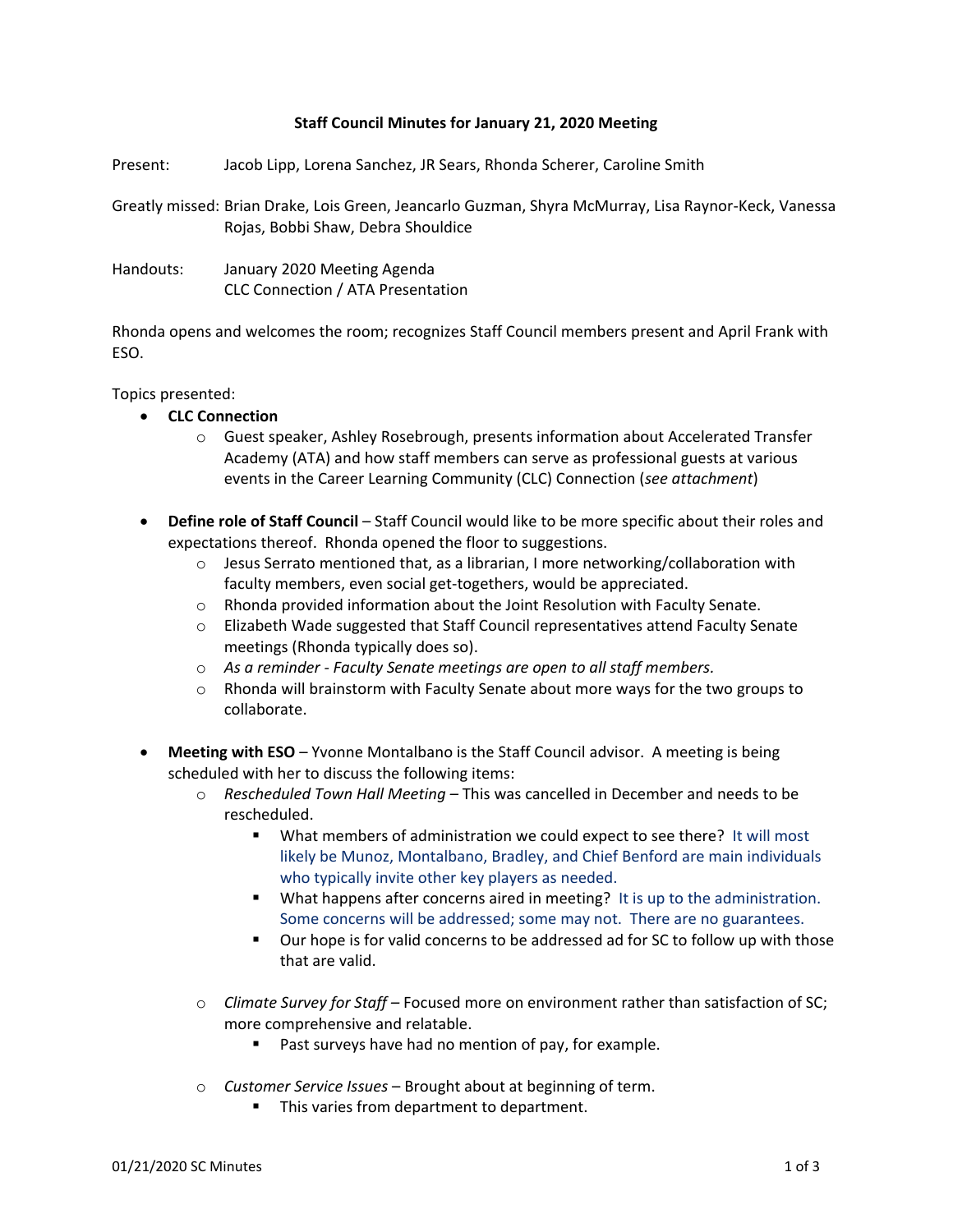- Rhonda is going to revisit the idea of ESO inviting focus groups to provide feedback, then report out on possible changes.
- Jacob Lipp mentioned that it is important that the survey does not drill down into each department, but more across departments.
- It is common for staff to recognize that students are a focus of customer focus, neglecting to see that faculty and staff are also customers.
- o *Market Survey*
	- **This summer, ESO is dedicating time to investigate the equitability of pay at** UHD across the market
	- We need to learn more about specifics of survey to make sure it is relevant.
	- JR Sears had personal question about merit raises and was referred to Erica Morales for specific concerns.
- o *Does anyone have any other topics that would like to be discussed with ESO?* 
	- **None vocalized.**

# **Committees**

- o *Chili Cook Off* (Gladis)
	- Had first meeting last week; next meeting this week; all are encouraged to attend
	- **Marketing material is being prepared.**
	- Save the date for **April 17th** from **4-8pm**.
	- If rained out, it will be rescheduled to April 24<sup>th</sup>.
	- **Proceeds go to Edge Award and other Staff Council events.**
	- Have obtained one sponsor so far.
	- Let's promote this to all departments; we would love to have new groups only need 1 UHD affiliated member on team…
- o *Staff Awards* (Caroline)
	- Committee is meeting on Thursday, January 23rd.
	- All are welcome to join!

# **Question about College-Release Fund**

- o April Frank explains there are 2 parts (College Release Time and Tuition Reimbursement)
	- **Tuition reimbursement is provided on a first come, first serve basis; funding is** limited.
	- **Only about 20 people are granted reimbursement each year.**
	- Additional funding is being requested due to the increase in tuition and staff member course enrollment.
	- Online courses do not meet college release time.
	- **E** April to send Rhonda numbers about how many apply versus gets funded
	- *Let's put this on the list of topics to talk to Montalbano about…*
- **SOLD Conference** (Tremaine Kwasikpui)
	- o Feb 7, 9am-4:30pm.
	- o Looking for presenters! Need ideas? Tell your story! How did you get to where you are?